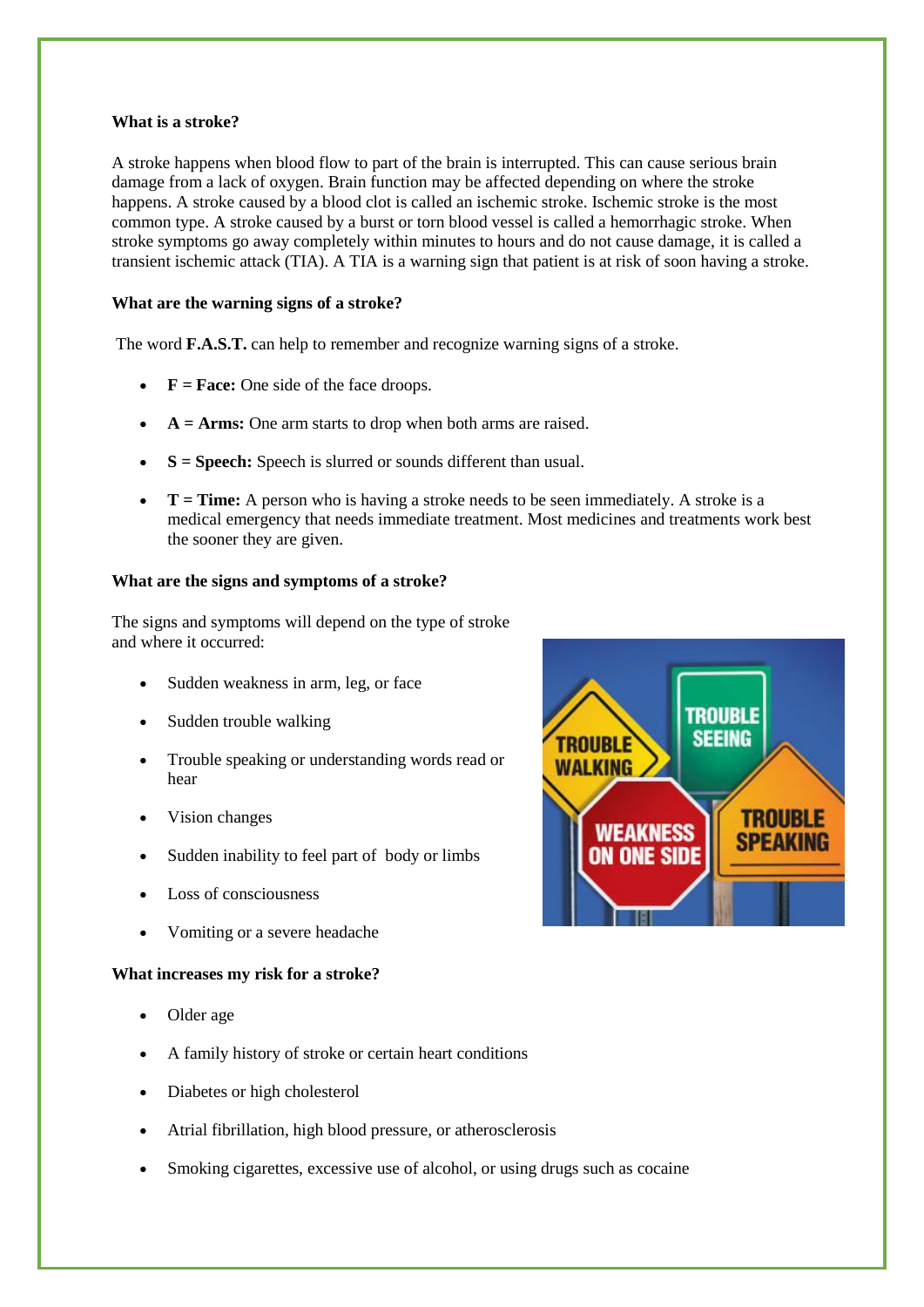- Not enough physical activity, or obesity
- Oral birth control pills, especially in women older than 35 who smoke cigarettes

# **How is a stroke diagnosed?**

- **Blood tests** may be used to check how well patient's blood clots are or to check to blood sugar level.
- **CT or MRI** may be used to find the area of the brain that was affected by the stroke. The pictures may also show bleeding in brain.
- **Arteriography** is a type of x-ray taken of arteries to look for blood flow blockage and bleeding. Contrast liquid may be injected into arteries to help the arteries show up on x-ray.
- **A carotid ultrasound** may show narrow or blocked carotid arteries.

# **How is a stroke treated?**

Treatment depends on the type of stroke

- **Medicines** may be given to prevent blood clots, break up clots, or help blood clot more easily. Patient may need medicines to treat high cholesterol, high blood pressure, or diabetes.
- **Thrombolysis** is a procedure used to break apart clots in an artery. A catheter is guided into the artery until it is near the clot. Medicine is put through the catheter that will help break apart the clot. Or, the clot is pulled out of the artery.
- **Surgery** may be used to remove a blood clot or to relieve pressure within brain. Patient may also need surgery to remove plaque build-up from carotid arteries.

# **What can we do to prevent a stroke?**

- **Do not smoke.** Nicotine and other chemicals in cigarettes and cigars can increase risk for another stroke and cause lung damage.
- **Do not drink alcohol in large amounts.**
- **Check blood pressure as directed.** High blood pressure can increase risk for a stroke.
- **Eat a variety of healthy foods.** Healthy foods include whole-grain breads, low-fat dairy products, beans, lean meats, and fish. Eat at least 5 servings of fruits and vegetables each day. Choose foods that are low in fat, cholesterol, salt, and sugar. Eat foods that are high in potassium, such as potatoes and bananas.
- **Manage health conditions.** Conditions such as atrial fibrillation and diabetes can increase your risk for a stroke. Control blood glucose carefully.
- **Exercise as directed.** Activity is important for preventing another stroke. Exercise also helps control your blood pressure and weight.
- **Maintain a healthy weight.**
- **Manage stress.** Stress can increase blood pressure. Find new ways to relax, such as deep breathing or listening to music.